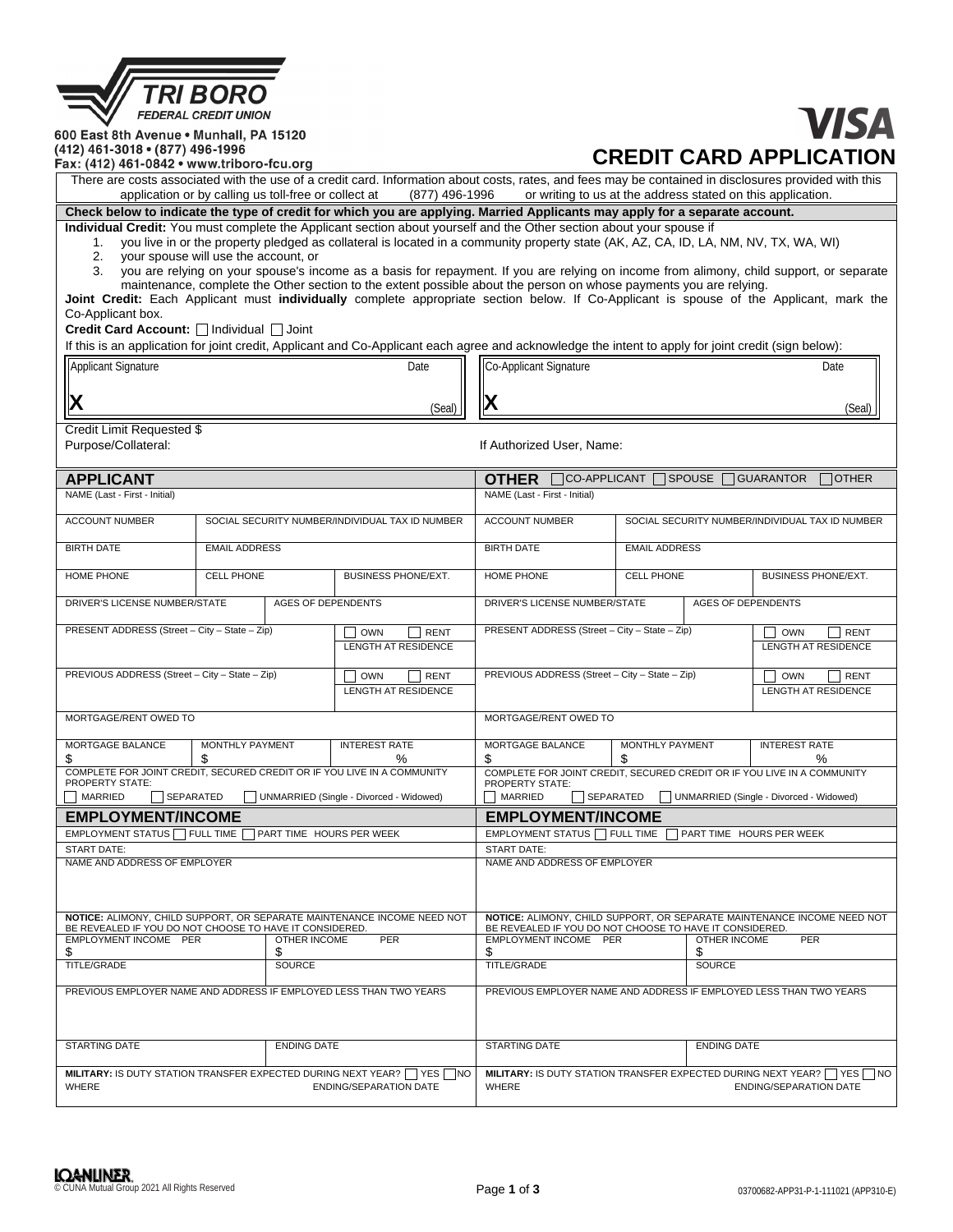| <b>REFERENCE</b>                                                                                                                                                                                                                                                                                            |                                                                                                                                                                                 | <b>REFERENCE</b>    |                                                                                                                                                                                                                                                                                                                     |  |
|-------------------------------------------------------------------------------------------------------------------------------------------------------------------------------------------------------------------------------------------------------------------------------------------------------------|---------------------------------------------------------------------------------------------------------------------------------------------------------------------------------|---------------------|---------------------------------------------------------------------------------------------------------------------------------------------------------------------------------------------------------------------------------------------------------------------------------------------------------------------|--|
| NAME AND ADDRESS OF NEAREST RELATIVE NOT LIVING WITH YOU                                                                                                                                                                                                                                                    |                                                                                                                                                                                 |                     | NAME AND ADDRESS OF NEAREST RELATIVE NOT LIVING WITH YOU                                                                                                                                                                                                                                                            |  |
|                                                                                                                                                                                                                                                                                                             |                                                                                                                                                                                 |                     |                                                                                                                                                                                                                                                                                                                     |  |
| <b>RELATIONSHIP</b>                                                                                                                                                                                                                                                                                         | HOME PHONE                                                                                                                                                                      | <b>RELATIONSHIP</b> | HOME PHONE                                                                                                                                                                                                                                                                                                          |  |
|                                                                                                                                                                                                                                                                                                             |                                                                                                                                                                                 |                     |                                                                                                                                                                                                                                                                                                                     |  |
| <b>STATE LAW NOTICE(S)</b>                                                                                                                                                                                                                                                                                  |                                                                                                                                                                                 |                     |                                                                                                                                                                                                                                                                                                                     |  |
|                                                                                                                                                                                                                                                                                                             |                                                                                                                                                                                 |                     | Notice to Nebraska Residents: A credit agreement must be in writing to be enforceable under Nebraska law. To protect you and us from any<br>misunderstandings or disappointments, any contract, promise, undertaking, or offer to forebear repayment of money or to make any other financial                        |  |
|                                                                                                                                                                                                                                                                                                             |                                                                                                                                                                                 |                     | accommodation in connection with this loan of money or grant or extension of credit, or any amendment of, cancellation of, waiver of, or substitution                                                                                                                                                               |  |
|                                                                                                                                                                                                                                                                                                             |                                                                                                                                                                                 |                     | for any or all of the terms or provisions of any instrument or document executed in connection with this loan of money or grant or extension of credit,                                                                                                                                                             |  |
|                                                                                                                                                                                                                                                                                                             | must be in writing to be effective.<br>Notice to New York Residents: New York residents may contact the New York State Department of Financial Services to obtain a comparative |                     |                                                                                                                                                                                                                                                                                                                     |  |
|                                                                                                                                                                                                                                                                                                             |                                                                                                                                                                                 |                     | listing of credit card rates, fees, and grace periods. New York State Department of Financial Services: 1-800-342-3736 or www.dfs.ny.gov.                                                                                                                                                                           |  |
|                                                                                                                                                                                                                                                                                                             |                                                                                                                                                                                 |                     | Notice to Ohio Residents: The Ohio laws against discrimination require that all creditors make credit equally available to all creditworthy customers,                                                                                                                                                              |  |
| compliance with this law.                                                                                                                                                                                                                                                                                   |                                                                                                                                                                                 |                     | and that credit reporting agencies maintain separate credit histories on each individual upon request. The Ohio Civil Rights Commission administers                                                                                                                                                                 |  |
|                                                                                                                                                                                                                                                                                                             |                                                                                                                                                                                 |                     | Notice to Wisconsin Residents: (1) No provision of any marital property agreement, unilateral statement under Section 766.59, or court decree                                                                                                                                                                       |  |
|                                                                                                                                                                                                                                                                                                             |                                                                                                                                                                                 |                     | under Section 766.70 will adversely affect the rights of the Credit Union unless the Credit Union is furnished a copy of the agreement, statement or                                                                                                                                                                |  |
|                                                                                                                                                                                                                                                                                                             |                                                                                                                                                                                 |                     | decree, or has actual knowledge of its terms, before the credit is granted or the account is opened. (2) Please sign if you are not applying for this<br>account or loan with your spouse. The credit being applied for, if granted, will be incurred in the interest of the marriage or family of the undersigned. |  |
|                                                                                                                                                                                                                                                                                                             |                                                                                                                                                                                 |                     |                                                                                                                                                                                                                                                                                                                     |  |
| Signature for Wisconsin Residents Only                                                                                                                                                                                                                                                                      | Date                                                                                                                                                                            |                     |                                                                                                                                                                                                                                                                                                                     |  |
| X                                                                                                                                                                                                                                                                                                           |                                                                                                                                                                                 |                     |                                                                                                                                                                                                                                                                                                                     |  |
|                                                                                                                                                                                                                                                                                                             | (Seal)                                                                                                                                                                          |                     |                                                                                                                                                                                                                                                                                                                     |  |
| <b>CONSENT TO CONTACT</b>                                                                                                                                                                                                                                                                                   |                                                                                                                                                                                 |                     |                                                                                                                                                                                                                                                                                                                     |  |
|                                                                                                                                                                                                                                                                                                             |                                                                                                                                                                                 |                     | BY SIGNING BELOW, YOU AUTHORIZE TRI BORO FEDERAL CREDIT UNION TO DELIVER OR CAUSE TO BE DELIVERED TO YOU AT THE                                                                                                                                                                                                     |  |
|                                                                                                                                                                                                                                                                                                             |                                                                                                                                                                                 |                     | TELEPHONE NUMBERS PROVIDED ABOVE, ADVERTISING AND TELEMARKETING CALLS AND TEXT MESSAGE(S) USING AN<br>AUTOMATIC TELEPHONE DIALING SYSTEM AND/OR AN ARTIFICIAL OR PRERECORDED VOICE. YOU ARE NOT REQUIRED TO SIGN                                                                                                    |  |
|                                                                                                                                                                                                                                                                                                             |                                                                                                                                                                                 |                     | THIS AUTHORIZATION OR ENTER INTO THIS AGREEMENT AS A CONDITION OF PURCHASING ANY PROPERTY, GOODS OR SERVICES.                                                                                                                                                                                                       |  |
|                                                                                                                                                                                                                                                                                                             | to memberservices@triboro-fcu.org, via phone at 877-496-1996 or by any other reasonable means.                                                                                  |                     | You may withdraw the consent provided herein at any time by providing written notice to us at 600 East Eighth Avenue, Munhall, PA 1510, by email                                                                                                                                                                    |  |
|                                                                                                                                                                                                                                                                                                             |                                                                                                                                                                                 |                     |                                                                                                                                                                                                                                                                                                                     |  |
| Applicant's Signature                                                                                                                                                                                                                                                                                       | Date                                                                                                                                                                            | Other Signature     | Date                                                                                                                                                                                                                                                                                                                |  |
| X                                                                                                                                                                                                                                                                                                           |                                                                                                                                                                                 |                     |                                                                                                                                                                                                                                                                                                                     |  |
|                                                                                                                                                                                                                                                                                                             | (Seal)                                                                                                                                                                          |                     | (Seal)                                                                                                                                                                                                                                                                                                              |  |
|                                                                                                                                                                                                                                                                                                             |                                                                                                                                                                                 |                     | By executing this Application, you agree we and/or our third-party providers, including debt collectors, may contact you by telephone or text message                                                                                                                                                               |  |
|                                                                                                                                                                                                                                                                                                             |                                                                                                                                                                                 |                     | at any telephone number associated with your account, including wireless telephone numbers (i.e. cell phone numbers) which could result in charges<br>to you, in order to service your account or collect any amounts owed to us, excluding any contacts for advertising and telemarketing purposes as              |  |
|                                                                                                                                                                                                                                                                                                             |                                                                                                                                                                                 |                     | prescribed by law. You further agree methods of contact may include use of pre-recorded or artificial voice messages, and/or use of an automatic                                                                                                                                                                    |  |
|                                                                                                                                                                                                                                                                                                             |                                                                                                                                                                                 |                     | dialing device. You may withdraw the consent to be contacted on your wireless telephone number(s) at any time by providing written notice to us at                                                                                                                                                                  |  |
|                                                                                                                                                                                                                                                                                                             |                                                                                                                                                                                 |                     | 600 East Eighth Avenue, Munhall, PA 1510, by email to memberservices@triboro-fcu.org, via phone at 877-496-1996 or by any other reasonable<br>means. If you have provided a wireless telephone number(s) on or in connection with any account, you represent and agree you are the wireless                         |  |
|                                                                                                                                                                                                                                                                                                             |                                                                                                                                                                                 |                     | subscriber or customary user with respect to the wireless telephone number(s) provided and have the authority to give this consent. Furthermore, you                                                                                                                                                                |  |
|                                                                                                                                                                                                                                                                                                             | agree to notify us of any change to the wireless telephone number(s) which you have provided to us.                                                                             |                     |                                                                                                                                                                                                                                                                                                                     |  |
|                                                                                                                                                                                                                                                                                                             |                                                                                                                                                                                 |                     | In order to help mitigate harm to you and your account, we may contact you on any telephone number associated with your account, including a<br>wireless telephone number (i.e. cell phone number), to deliver to you any messages related to suspected or actual fraudulent activity on your                       |  |
|                                                                                                                                                                                                                                                                                                             |                                                                                                                                                                                 |                     | account, data security breaches or identity theft following a data breach, money transfers or any other exigent messages permitted by applicable law.                                                                                                                                                               |  |
| These contacts will not contain any telemarketing, cross-marketing, solicitation, advertising, or debt collection message of any kind. The contacts will<br>be concise and limited in frequency as required by law. You will have an opportunity to opt-out of such communications at the time of delivery. |                                                                                                                                                                                 |                     |                                                                                                                                                                                                                                                                                                                     |  |
|                                                                                                                                                                                                                                                                                                             |                                                                                                                                                                                 |                     |                                                                                                                                                                                                                                                                                                                     |  |
| <b>CREDIT CARD CONSENSUAL SECURITY INTEREST</b>                                                                                                                                                                                                                                                             |                                                                                                                                                                                 |                     | You grant us a security interest in all individual and joint share and/or deposit accounts you have with us now and in the future to secure                                                                                                                                                                         |  |
|                                                                                                                                                                                                                                                                                                             |                                                                                                                                                                                 |                     | your credit card account. Shares and deposits in an IRA or any other account that would lose special tax treatment under state or federal                                                                                                                                                                           |  |
| law if given as security are not subject to the security interest you have given in your shares and deposits. You may withdraw these other                                                                                                                                                                  |                                                                                                                                                                                 |                     |                                                                                                                                                                                                                                                                                                                     |  |
| shares unless you are in default. When you are in default, you authorize us to apply the balance in these accounts to any amounts due.<br>For example, if you have an unpaid credit card balance, you agree we may use funds in your account(s) to pay any or all of the unpaid                             |                                                                                                                                                                                 |                     |                                                                                                                                                                                                                                                                                                                     |  |
| balance.                                                                                                                                                                                                                                                                                                    |                                                                                                                                                                                 |                     |                                                                                                                                                                                                                                                                                                                     |  |
| By signing or otherwise authenticating below, you are affirmatively agreeing that you are aware that granting a security interest is a                                                                                                                                                                      |                                                                                                                                                                                 |                     |                                                                                                                                                                                                                                                                                                                     |  |
|                                                                                                                                                                                                                                                                                                             | condition for the credit card and you intend to grant a security interest.                                                                                                      |                     |                                                                                                                                                                                                                                                                                                                     |  |
| Consensual Security Interest Acknowledgement and Agreement                                                                                                                                                                                                                                                  | Date                                                                                                                                                                            |                     | Consensual Security Interest Acknowledgement and Agreement<br>Date                                                                                                                                                                                                                                                  |  |
|                                                                                                                                                                                                                                                                                                             | (Seal)                                                                                                                                                                          | $\mathbf X$         | (Seal)                                                                                                                                                                                                                                                                                                              |  |
|                                                                                                                                                                                                                                                                                                             |                                                                                                                                                                                 |                     |                                                                                                                                                                                                                                                                                                                     |  |
|                                                                                                                                                                                                                                                                                                             |                                                                                                                                                                                 |                     |                                                                                                                                                                                                                                                                                                                     |  |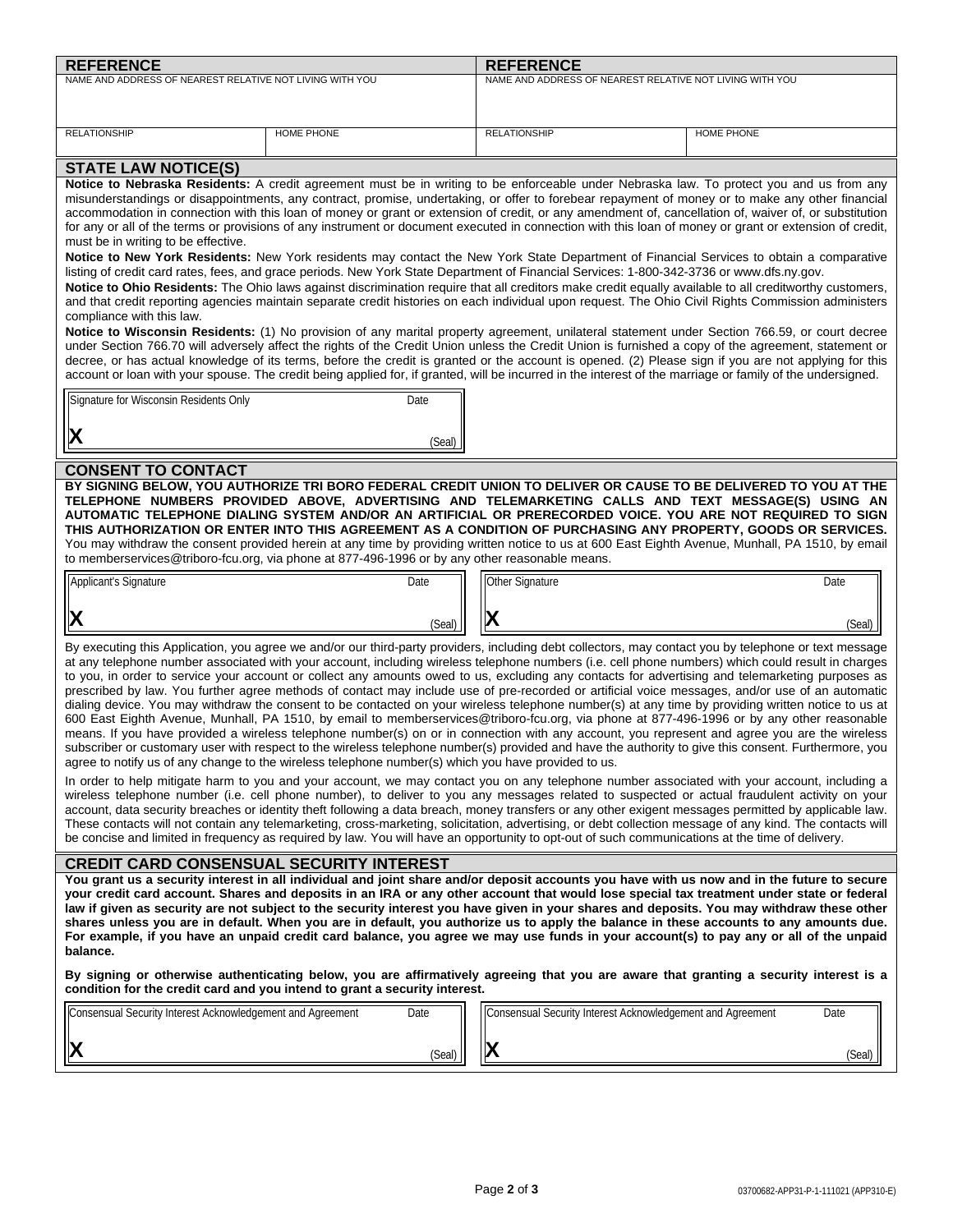## **SIGNATURES**

By signing or otherwise authenticating below:

- 1. You promise that everything you have stated in this application is correct to the best of your knowledge. If there are any important changes you will notify us in writing immediately. You authorize the Credit Union to obtain credit reports in connection with this application for credit and for any update, increase, renewal, extension, or collection of the credit received and for other accounts, products, or services we may offer you or for which you may qualify. You understand that the Credit Union will rely on the information in this application and your credit report to make its decision. If you request, the Credit Union will tell you the name and address of any credit bureau from which it received a credit report on you. It is a crime to willfully and deliberately provide incomplete or incorrect information in this application.
- 2. You understand that the use of your card will constitute acknowledgment of receipt and agreement to the terms of the Consumer Credit Card Agreement and Disclosure.

| Applicant's Signature<br> X |                                                 | Date<br>(Seal)           | Other Signature<br>IX                       |                           | Date<br>(Seal) |
|-----------------------------|-------------------------------------------------|--------------------------|---------------------------------------------|---------------------------|----------------|
|                             | <b>CREDIT UNION USE ONLY</b>                    |                          |                                             |                           |                |
| DATE                        | APPROVED                                        | <b>CREDIT CARD LIMIT</b> | NUMBER OF CARDS                             | <b>CREDIT CARD NUMBER</b> |                |
|                             | <b>DECLINED</b><br>(Adverse Action Notice Sent) | DEBT RATIO/SCORE: BEFORE | <b>AFTER</b>                                |                           |                |
| LOAN OFFICER COMMENTS:      |                                                 |                          |                                             |                           |                |
|                             | Credit Committee or Loan Officer Signatures     | Date                     | Credit Committee or Loan Officer Signatures |                           | Date           |
|                             |                                                 | (Seal)                   |                                             |                           | (Seal)         |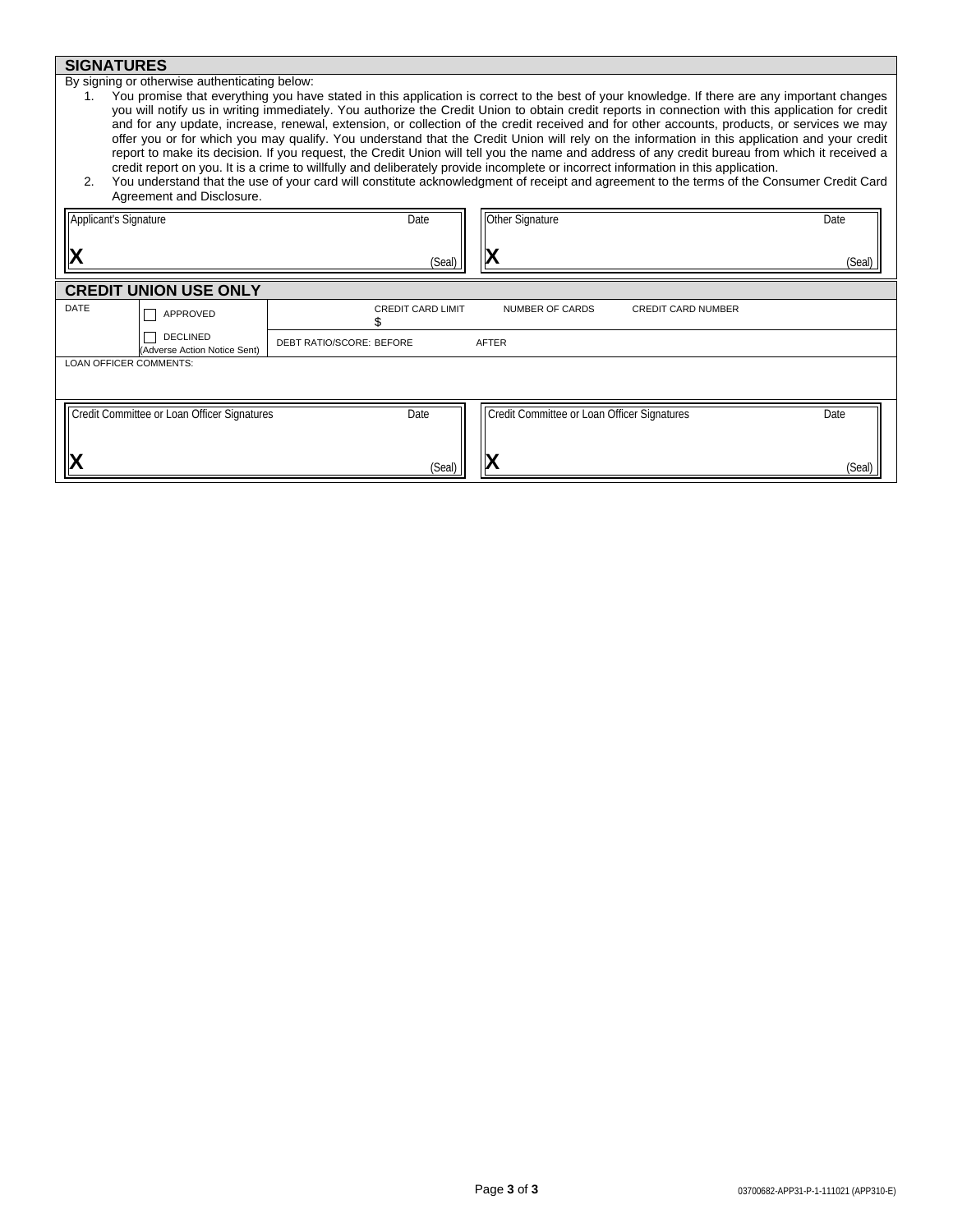

600 East 8th Avenue . Munhall, PA 15120 (412) 461-3018 • (877) 496-1996<br>Fax: (412) 461-3018 • (877) 496-1996

## **APPLICATION AND SOLICITATION DISCLOSURE**



# **VISA PLATINUM PREFERRED/VISA CLASSIC/VISA INITIAL CLASSIC**

| <b>Interest Rates and Interest Charges</b>                                                                                                                  |                                                                                                                                                                                                    |                                                                                                                            |  |
|-------------------------------------------------------------------------------------------------------------------------------------------------------------|----------------------------------------------------------------------------------------------------------------------------------------------------------------------------------------------------|----------------------------------------------------------------------------------------------------------------------------|--|
| Annual Percentage Rate (APR) for<br><b>Purchases</b>                                                                                                        | <b>Visa Platinum Preferred</b><br>$9.90\%$                                                                                                                                                         |                                                                                                                            |  |
|                                                                                                                                                             | <b>Visa Classic</b><br>12.75%                                                                                                                                                                      |                                                                                                                            |  |
|                                                                                                                                                             | <b>Visa Initial Classic</b><br>$6.99\%$                                                                                                                                                            |                                                                                                                            |  |
| <b>APR for Balance Transfers</b>                                                                                                                            | <b>Visa Platinum Preferred</b><br>9.90%                                                                                                                                                            |                                                                                                                            |  |
|                                                                                                                                                             | <b>Visa Classic</b><br>12.75%                                                                                                                                                                      | ****Promotional Rate 2.99% APR on<br>balance transfers for 12 months on transfers<br>between 6/1/2022 and 8/31/2022.       |  |
|                                                                                                                                                             | <b>Visa Initial Classic</b><br>6.99%                                                                                                                                                               | After promotional time frame expires, remaining<br>balance will migrate to the standard APR applicable on your<br>account. |  |
| <b>APR for Cash Advances</b>                                                                                                                                | <b>Visa Platinum Preferred</b><br>9.90%                                                                                                                                                            |                                                                                                                            |  |
|                                                                                                                                                             | <b>Visa Classic</b><br>12.75%                                                                                                                                                                      |                                                                                                                            |  |
|                                                                                                                                                             | <b>Visa Initial Classic</b><br>6.99%                                                                                                                                                               |                                                                                                                            |  |
| How to Avoid Paying Interest on<br><b>Purchases</b>                                                                                                         | Your due date is at least 25 days after the close of each billing cycle. We will<br>not charge you any interest on purchases if you pay your entire balance by<br>the due date each month.         |                                                                                                                            |  |
| For Credit Card Tips from the<br><b>Consumer Financial Protection Bureau</b>                                                                                | To learn more about factors to consider when applying for or using a<br>credit card, visit the website of the Consumer Financial Protection<br>Bureau at http://www.consumerfinance.gov/learnmore. |                                                                                                                            |  |
| <b>Fees</b>                                                                                                                                                 |                                                                                                                                                                                                    |                                                                                                                            |  |
| <b>Annual Fee</b><br>- Annual Fee                                                                                                                           | \$10.00                                                                                                                                                                                            |                                                                                                                            |  |
| <b>Transaction Fees</b><br>- Balance Transfer Fee<br>- Cash Advance Fee<br>- Foreign Transaction Fee                                                        | \$25.00<br>\$25.00<br>1.00% of each transaction in U.S. dollars                                                                                                                                    |                                                                                                                            |  |
| <b>Penalty Fees</b><br>- Late Payment Fee - Visa Platinum<br>Preferred, Visa Classic<br>- Late Payment Fee - Visa Initial Classic<br>- Returned Payment Fee | Up to \$20.00<br>Up to \$15.00<br>Up to \$25.00                                                                                                                                                    |                                                                                                                            |  |

## **IQANLINER**